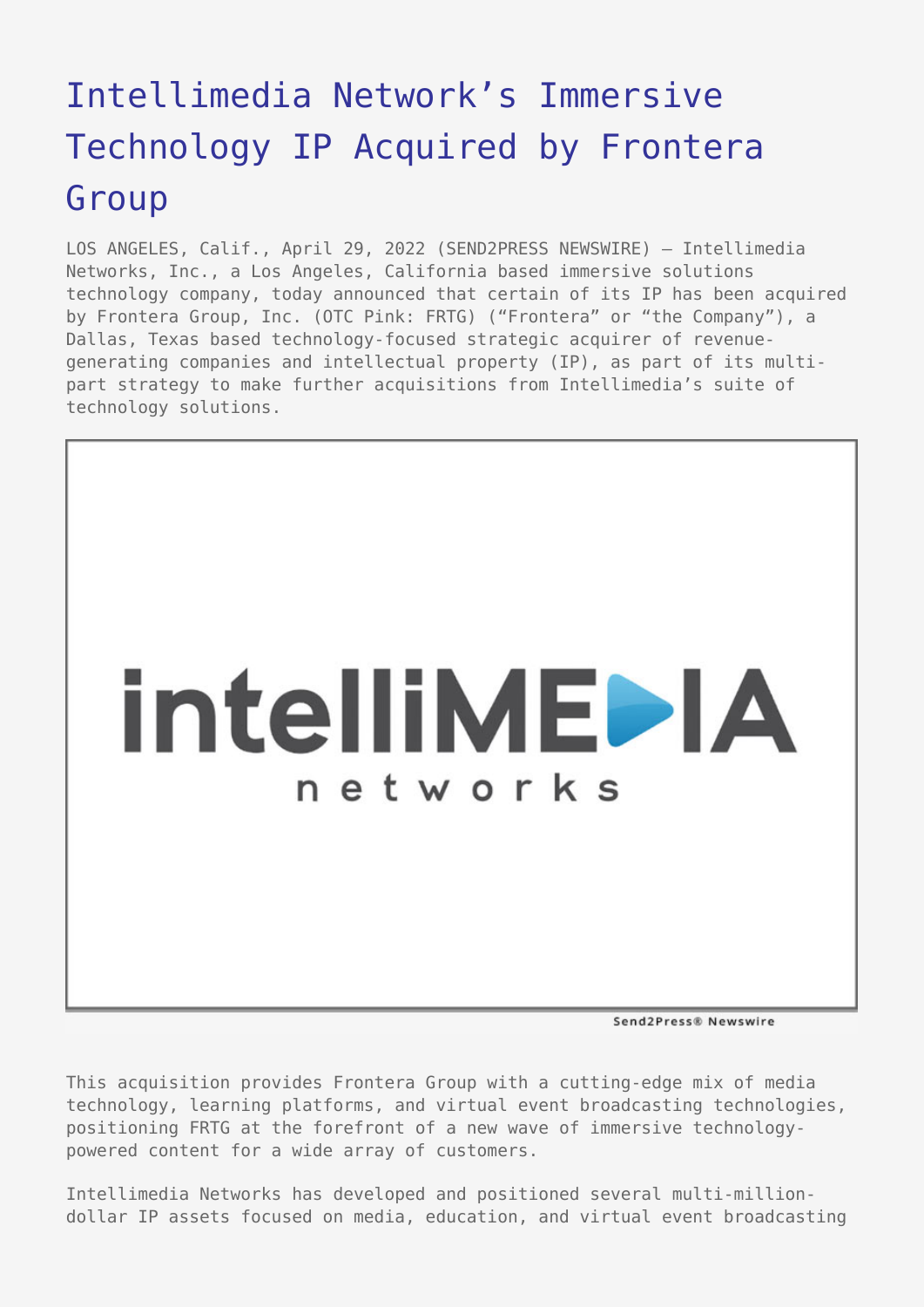technologies suited for a variety of market verticals. The IP that Frontera has acquired includes immersive technologies using AR, VR, and interactive experiences that open doors to innovative ways to leverage informationsharing. This form of information sharing provides high-impact, contextsensitive experiences.

The 70/20/10 model for learning and development highlights that people learn from job-related experiences, as 70 percent of what people learn is experiential, compared with 20% learned from others and 10% through formal learning. FRTG's acquisition of Intellimedia's IP positions FRTG as a "knowledge enabler" supporting the "70%" of the experiential portion of learning.

"Intellimedia is thrilled with this M&A as our products and solutions are an ideal fit with the value-creation opportunity presented by Frontera. I believe our world-class solutions will continue to deliver exceptional value to customers, employees, and shareholders," said Darshan Sedani, President, and Co-founder of Intellimedia Networks.

"Our acquisition of Intellimedia Networks' IP places Frontera at the leading edge of the metaverse world of augmented reality, virtual reality, and interactive worlds that are poised to generate significant revenue in training and media technology applications. Frontera will participate in expanding a new mode of knowledge-sharing utilizing ROI-proven technologies," said Mr. Andrew De Luna, CPA, MBA, Interim Chief Executive Officer, Chief Financial Officer, and Vice Chairman of FRTG.

"We look forward to the growth and entry into new markets that the Frontera acquisition enables," said Teodros Gessesse, CEO and Co-founder of Intellimedia. "Our primary focus of developing platforms that deliver context-sensitive knowledge and information to our customers in media, training, and virtual event broadcasting will be greatly enhanced as a part of the Frontera Group."

Frontera's acquisition of Intellimedia Networks' IP provides FRTG with access to a broad market play for an accelerated entry into a NASDAQ listing. "We have a strategy to acquire and invest in companies that are the next wave of new technologies with a keen focus on applications that markets require and are ready to buy," said Mr. Mann Yam, Chairman of the Board of FRTG. "Intellimedia Networks has the intellectual property to get us into new and recurring revenue streams across several vertical markets."

#### **About Frontera Group:**

Frontera Group is a strategic acquirer of intellectual property and revenuegenerating companies in the technology and human capital markets. It is developing and executing an aggressive, four-tier acquisition and implementation strategy intended to provide substantial increases in profitability to its acquisitions in industries which possess traditionally low and stagnant EBITDA multiples. The Company has identified and is currently pursuing several revenue-generating acquisition targets.